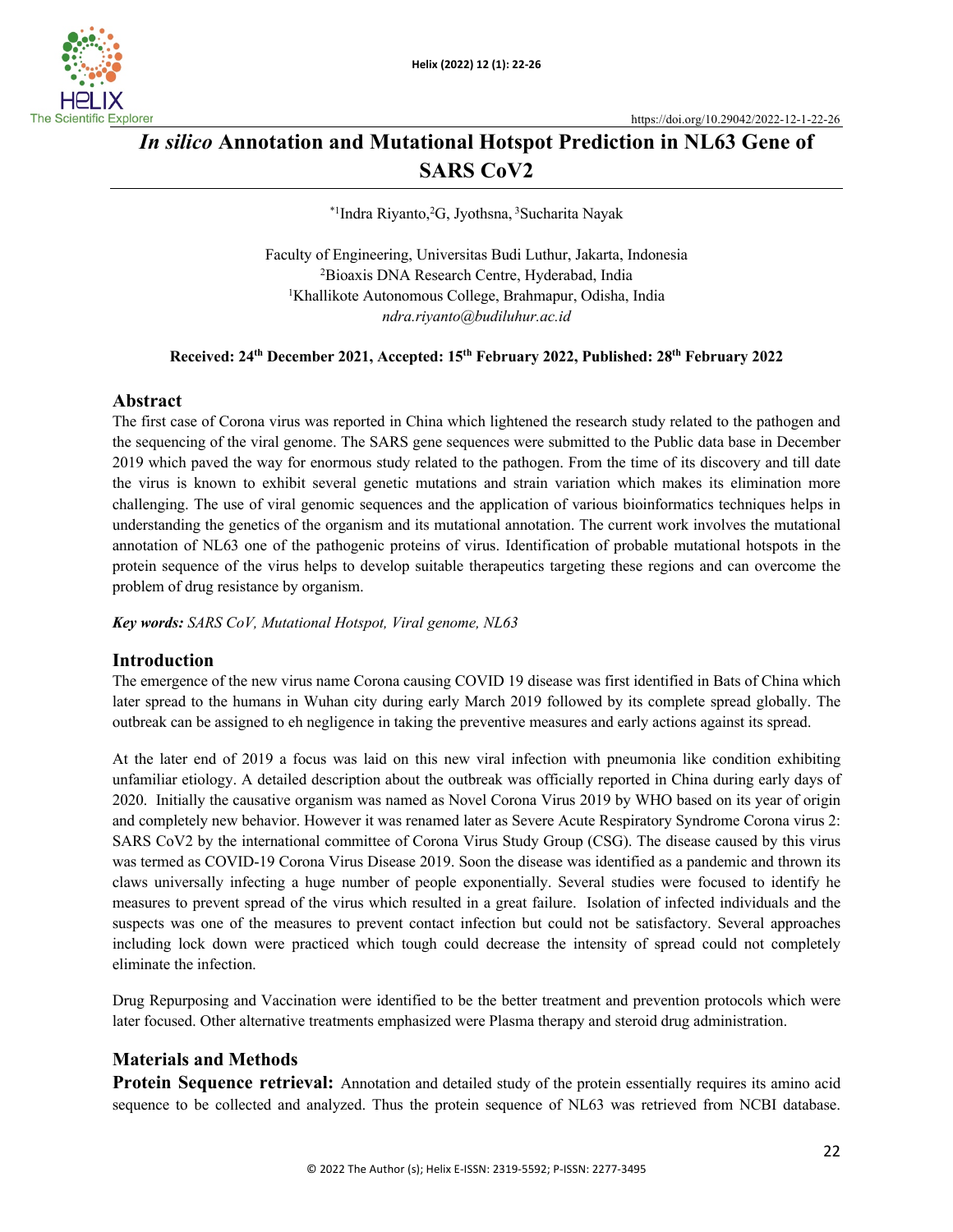NCBI is a premier database which is publicly available and free for the users. Being a redundant data base the results obtained for 1 single search hit would be multiple. The user has to screen and logically select the best result matching the requirement. NCBI is a huge archive of protein, gene, SNP etc with its direct connections to the several other related databases and some basic annotation tools. Each data available in NCBI is sorted, structured, cross checked and stored thus would not have false information. Further it accepts even updates for the submitted data by the same author to facilitate on time information and accuracy.

**Physicochemical characterization of protein:** The query NL63 protein sequence was subjected for characterization of sequence based on the amino acids present. The tool used for the purpose was protparam. The characteristics studied include sequence length, molecular weight, positive amino acid residues, negative residues, half life of the protein, its stability, polarity in terms of hydropathicity etc. This information is used for analytical studies on the protein. All the properties provided by protparam are the calculated values based on the protein sequence submitted to the tool.

**Annotation of structural confirmations in the protein:** Based on the sequence of amino acids present in protein it undergoes conformational changes by rotations and coiling to produce its secondary structure. Various secondary structural confirmations in a protein include helix, coil, loop turn, extended strand etc. All the polar amino acids are packed in the superficial areas of the structure where as he non polar hydrophobic amino acids are pushed towards the interior of the protein yielding a secondary structure of a linear peptide. Identifying these confirmations helps in several docking studies and targeting of the protein. Tool used to identify the secondary structural confirmations in the protein is SOPMA.

**Tertiary structure prediction of the protein:** Apart from the secondary structural confirmations, it is essential that the final 3D structural package of the protein must be known for any further structure based studies. The exact packaging of the protein in three dimensions would enable the user to identify the characters like binding sites, pockets, loops etc in the protein. RCSB Protein data bank is an archive that stores the 3D structural details of all the known proteins along with their basic level annotations. Each entry in PDB is provided a unique code called PDB ID which is universal and can be used as a structure identifier for the protein. The data base helps to identify the structural and functional along with some basic evolutionary details of the protein.

**Domain annotation:** Each protein is composed of one or more independently functioning units called domains. Each domain is specific for a unique function and can work independent of the other protein regions. By studying the domains of any protein it would be easy to trace back its evolution and function easily. Domain annotation also helps to identify the vital regions in the sequence. SMART is a domain annotation tool which provides an insight into the various structural and function regions of importance in the user entered protein sequence. It also provides additional links and sources for further study of these regions and their evolution.

**Disorder prediction:** Each protein posses some sensitive regions based on their amino acid composition and structural confirmation which make them prone for mutations. Such reins are called mutational hotspots. Apart from being hotspots these regions may also prone for disorders. Thus it becomes a pivotal step to identify these regions of sensitivity. GLOBPLOT is an online tool that identifies the globular regions within the protein that have high probability of disorder. Globplot is also helpful for domain hunting and identification of unstructured motifs within the protein.

**Identification of antigenic sites:** For an organism to be pathogenic it poses some specialized regions called antigenic regions within its protein sequence. These regions would elicit an immune response upon interaction with the host body. Within these immunogenic regions there are certain sites called antigenic sites which possess highest antigenic propensity. EMBOSS antigenic is a tool that predicts these antigenic sites, regions and their score. The data can be used to select the best regions of antigenicity for vaccine development. The tool is available in Protein Variability server at http://imed.med.ucm.es/Tools/antigenic.html.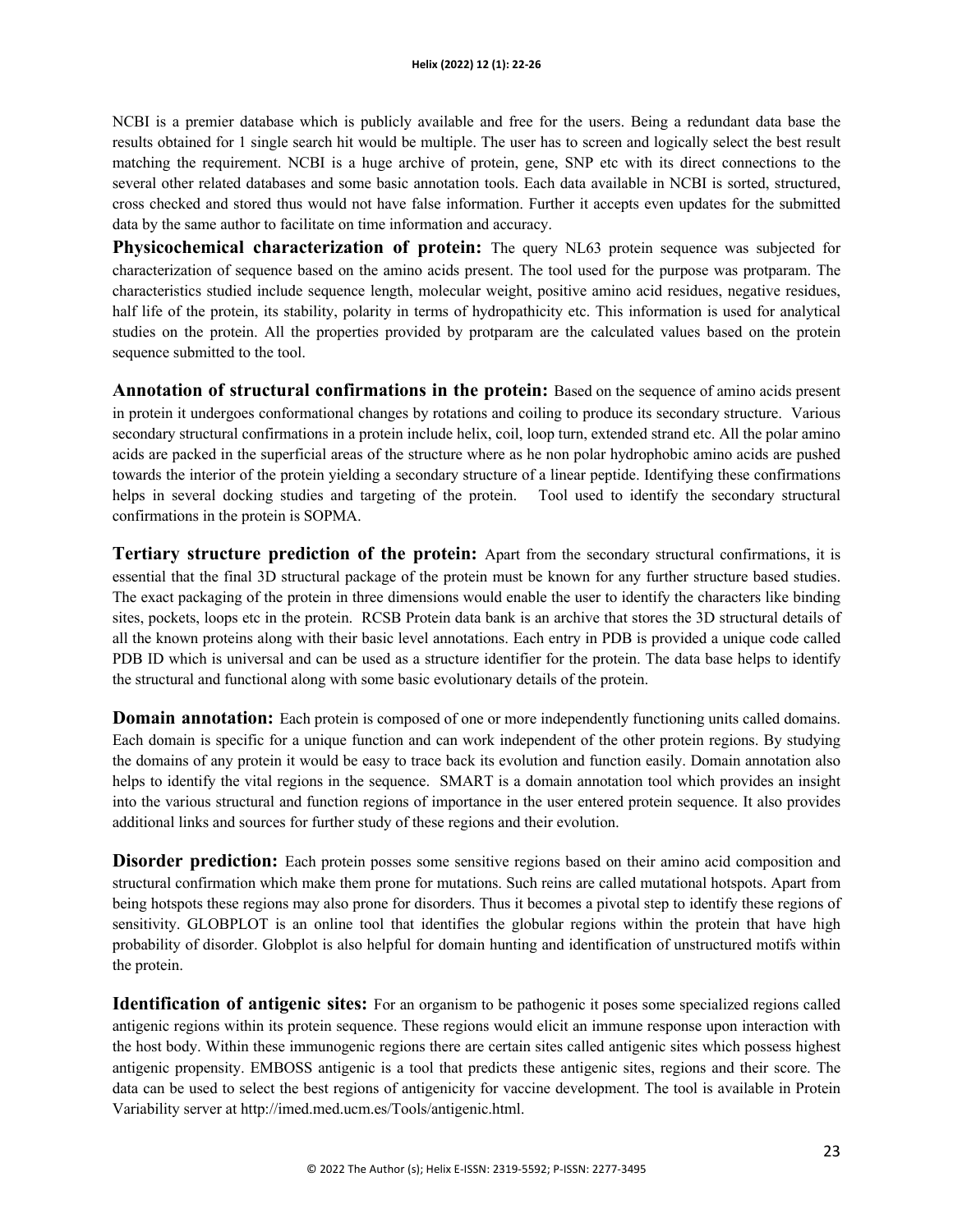**Comparison of GLOBPLOT regions with antigenic site results:** The results of both Globplot and PVS are compared to select the regions of antigenicity falling in the disorder prone regions of the sequence. Based on the common sequences available in all tools the best antigenic sites can be filtered.

**Effect of substitution mutation in the proposed mutational regions:** After finalizing the regions of high anigenecity falling in the domain regions, these sites were substituted with all possible mutations and checked for their effects on the stability and functionality of the protein. Polyphen is an online tool that shows the effect of substitution mutations at the user selected sites and provides an insight to the stability changes of the protein.

## **Results and Discussion**

Protein sequence was retrieved from NCBI and the following details were obtained. Length of the sequence was found to be 1356amino acids with the corresponding molecular weight to be 149864.45. The isoelectric point of the protein was calculated to be 6.83. It was found to contain early same no of acidic and basic amino acids making it a neutral protein.

Secondary structural annotation of the protein revealed the protein to be globular with high no of coil and helical confirmations and only little no of beta turns. The protein was found to be hydrophilic and polar.

After performing the structural, domain and antigenic site determinations some of the important regions in domains and most antigenic with high mutational chances are selected and tabulated below.

| S.No           | <b>GLOBPLOT</b> | <b>PVS</b> | <b>COMMON REGION SELECTED</b> |  |
|----------------|-----------------|------------|-------------------------------|--|
|                | $33 - 40$       | 36-68      | 36-40                         |  |
| $\overline{2}$ | 206-216         | 198-209    | 206-209                       |  |
| 3              | 221-237         | 216-222    | 221-222                       |  |
| $\overline{4}$ | 262-287         | 268-275    | 268-275                       |  |
| 5              | 331-351         | 340-353    | 340-351                       |  |
| 6              | 494-498         | 493-507    | 994-498                       |  |
| 7              | 531-545         | 540-554    | 540-545                       |  |
| $\,8\,$        | 550-555         | NO.        | NO.                           |  |
| 9              | 574-578         | 562-583    | 574-578                       |  |
| 10             | 604-613         | 606-615    | 606-613                       |  |
| 11             | 650-665         | 648-655    | 650-655                       |  |
| 12             | 715-727         | 724-730    | 724-727                       |  |
| 13             | 738-753         | 733-746    | 738-746                       |  |
| 14             | 794-799         | 771-796    | 796-799                       |  |
| 16             | 1103-1117       | 1114-1121  | 1114-1117                     |  |
| 17             | 1233-1237       | 1236-1254  | 1236-1237                     |  |
| 18             | 1322-1343       | 1297-1331  | 1322-1331                     |  |

**Table 1: Selected Peptides From PVS (Antigenic) And Globplot (Disorderd)**

**Inference:** From the above table it can be explained that all the above 18 peptide regions are those vital regions in the protein that are involved in functioning of the protein, present in the hot spot regions of mutation and also the disorder prone regions of the sequence. Thus, they can be used for targeting and vaccine development. Among all the above 18 peptide regions the one with highest antigenic score was identified to be 1322 to 1343. Within this peptide the site 1340 was identified to be most antigenic in nature. It was subjected for Polyphen analysis to predict the effect of substitutions a site.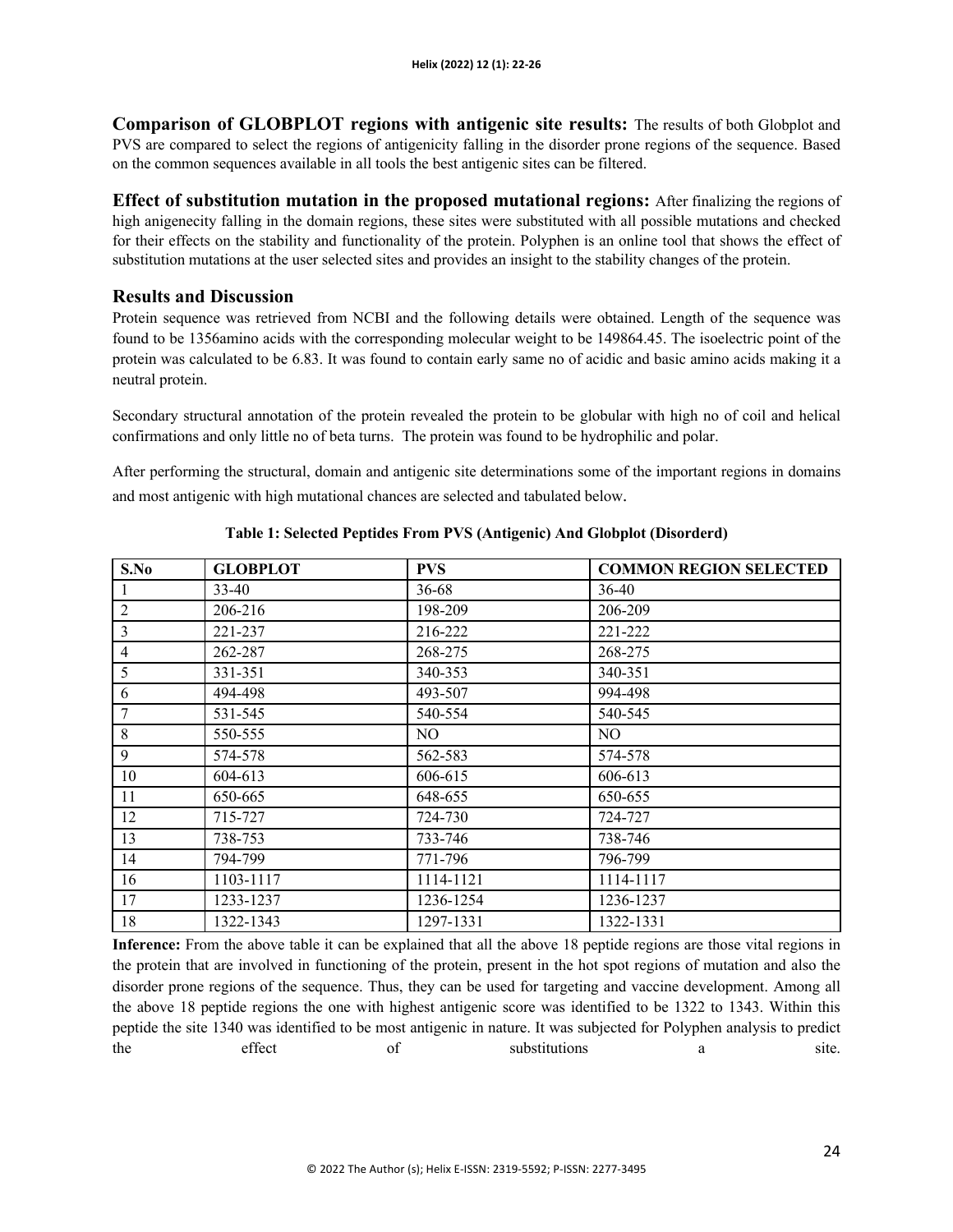```
(33) Score 1.128 length 19 at residues 1335->1353
                   ä.
 Sequence: RGCCDCGSTKLPYYEFEKV
             T.
                                  T.
         1335
                                  1353
Max score pos: 1340
(34) Score 1.127 length 14 at residues 705->718
                       \mathbf{A}Sequence: LQNLLQLPNFYYVS
             \mathbf{I}\mathbf{I}718
          705
Max score pos: 714
(35) Score 1.126 length 33 at residues 37->69
                   \mathbf{A}Sequence: STIVTGLLPTHWFCANQSTSVYSANGFFYIDVG
             T.
                                                   Ī.
           37
                                                   69
```
#### **Fig 1: Results of EMBOSS ANTGENIC showing antigenic peptide and score**

**Inference:** The above results of EMBOSS ANTIGENIC shows the antigenic score of the selected peptide 1335- 1353 as 1.128 and the antigenic site was identified to be C at the position 1340. This was further subjected for Polyphen analysis to detect the effect of mutation at this site.

# PolyPhen-2 report for AFV53148.1 C1340N

| <b>Protein Acc</b><br><b>Position</b><br>AA <sub>2</sub><br>AA1<br>1340<br>N<br>AFV53148.1<br><b>Results</b> | Query |  |  |  |                                       |  |  |  |
|--------------------------------------------------------------------------------------------------------------|-------|--|--|--|---------------------------------------|--|--|--|
|                                                                                                              |       |  |  |  | <b>Description</b>                    |  |  |  |
|                                                                                                              |       |  |  |  | protein S [Human<br>coronavirus NL63] |  |  |  |
|                                                                                                              |       |  |  |  |                                       |  |  |  |
| <b>Prediction/Confidence</b><br>PolyPhen-2 v2.2.2r406                                                        |       |  |  |  |                                       |  |  |  |

**HumDiv** 

This mutation is predicted to be PROBABLY DAMAGING with a score of 0.998 (sensitivity: 0.27; specificity: 0.99)

**HumVar Details** 

| Multiple sequence alignment | UniProtKB/UniRef100 Release 2011 12 (14-Dec-<br>2011) |
|-----------------------------|-------------------------------------------------------|
| <b>3D Visualization</b>     | PDB/DSSP Snapshot 25-May-2021 (178229<br>Structures)  |

#### **Fig 2: Polyphen analysis at 1340 site**

**Inference:** The above pictures show that the change n the amino acid C to N at position 1340 was shown to be highly damaging by polyphen tool. Thus this is the most sensitive region in the protein.